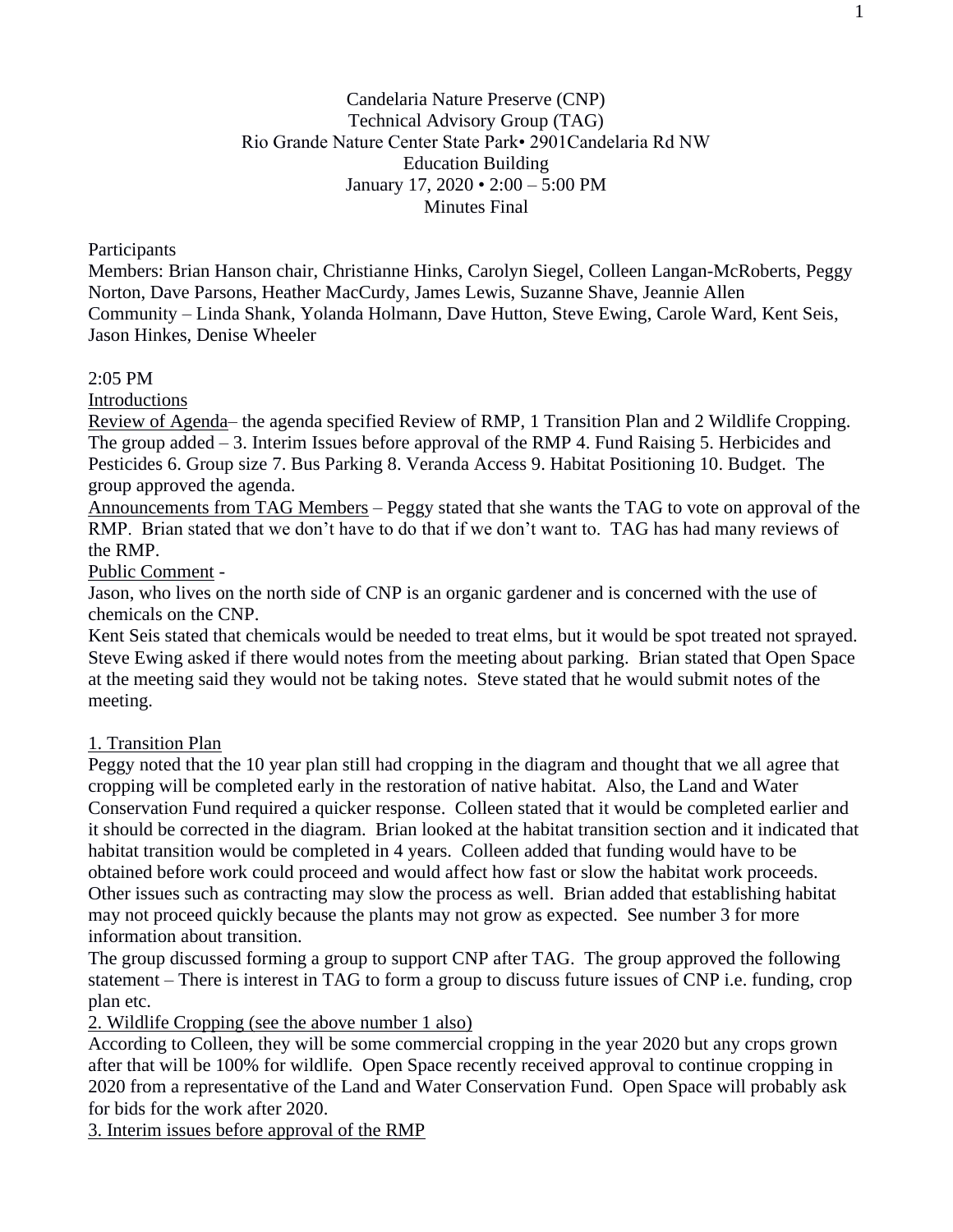Colleen submitted a request to the Land and Water Conservation Fund to allow commercial farming until January 2021 and they approved it.

Peggy brought up the present management of CNP that is not covered by the RMP. Colleen said that Jim Roberts is planning on farming the area and has not submitted a plan yet for 2020. She said that if there is interest, a meeting could be held but thought it would be best to submit concerns to her immediately before Jim Roberts develops his plan.

Peggy was suggesting a group could be formed to address issues such as funding before approval of the RMP and afterwards since TAG will disappear after the Open Space Advisory Group approves the RMP. The group could be a Friends group or called something else. Colleen stated that such a group could be very useful.

# 4. Fund Raising

Peggy said to get funds, a group has to be formed to effectively go after funding. Her success last year was because she submitted a request representing the North Valley Coalition and TAG. Heather and Dave Hutton explained that a Friends group requires an agreement between the Friends group and the agency, like the Rio Grande Nature Center State Park. Concerning the CNP, Albuquerque Open Space would be the agency. The Open Space Alliance was mentioned, and it was thought that the group was already addressing other issues and probably would not be effective for CNP without additional support. Peggy said that it would take a while to form a Friends group. Everyone decided that an initial meeting of interested individuals could form a group so that funding and other issues could be addressed.

# 5. Herbicides and Pesticides

Christianne stated that she heard that alfalfa would be treated with chemicals when the land is converted to native plant habitat. Colleen stated that they would not use chemicals to do that. Linda specified that the City Council resolution that formed TAG stated that the Council desires to not use pesticides and limit the use of herbicides.

## 6. Group size

Peggy said in the RMP it mentions a group size of 60 and she thinks that is too high. Heather said that number came form the number of students that are in a bus. After they arrive, they are broken up into smaller groups of maybe 25 to make teaching the group more effective and reducing impacts to wildlife. Peggy added that the school groups count toward the discovery walk count.

# 7. Bus parking

Heather explained that buses often come and unload, drive away, then return to pick up the students. She doesn't have a problem with buses and does not have a designated bus parking space; the buses use the other 147 parking spaces. The RGNC is required to charge the day-use fee (currently \$15) for school buses. Open Space has stated that they will work with the neighborhood when they design parking.

## 8. Veranda Access

The diagram in the RMP shows access on Veranda. Colleen stated that it was for viewing the CNP and would not be gate to enter the CNP.

## 9. Habitat Positioning

Brian and Peggy submitted comments to create salt grass habitat near the present viewing area in the northeast corner of the Nature Center parking lot. This habitat may attract winter sandhill cranes and could be viewed by visitors. Colleen said that habitat creation will be flexible and this suggestion could be implemented.

## 10. Budget

Colleen stated that Open Space must have a final RMP before they can expend funds for CNP. The only change in the budget between the Dec 6 RMP and the Dec 26 RMP was a correction in the amount needed to control elms. Concerning the timing suggested, she said that the availability of funds could change the timing. The budget amounts could be reduced if work can be obtained at lower amounts.